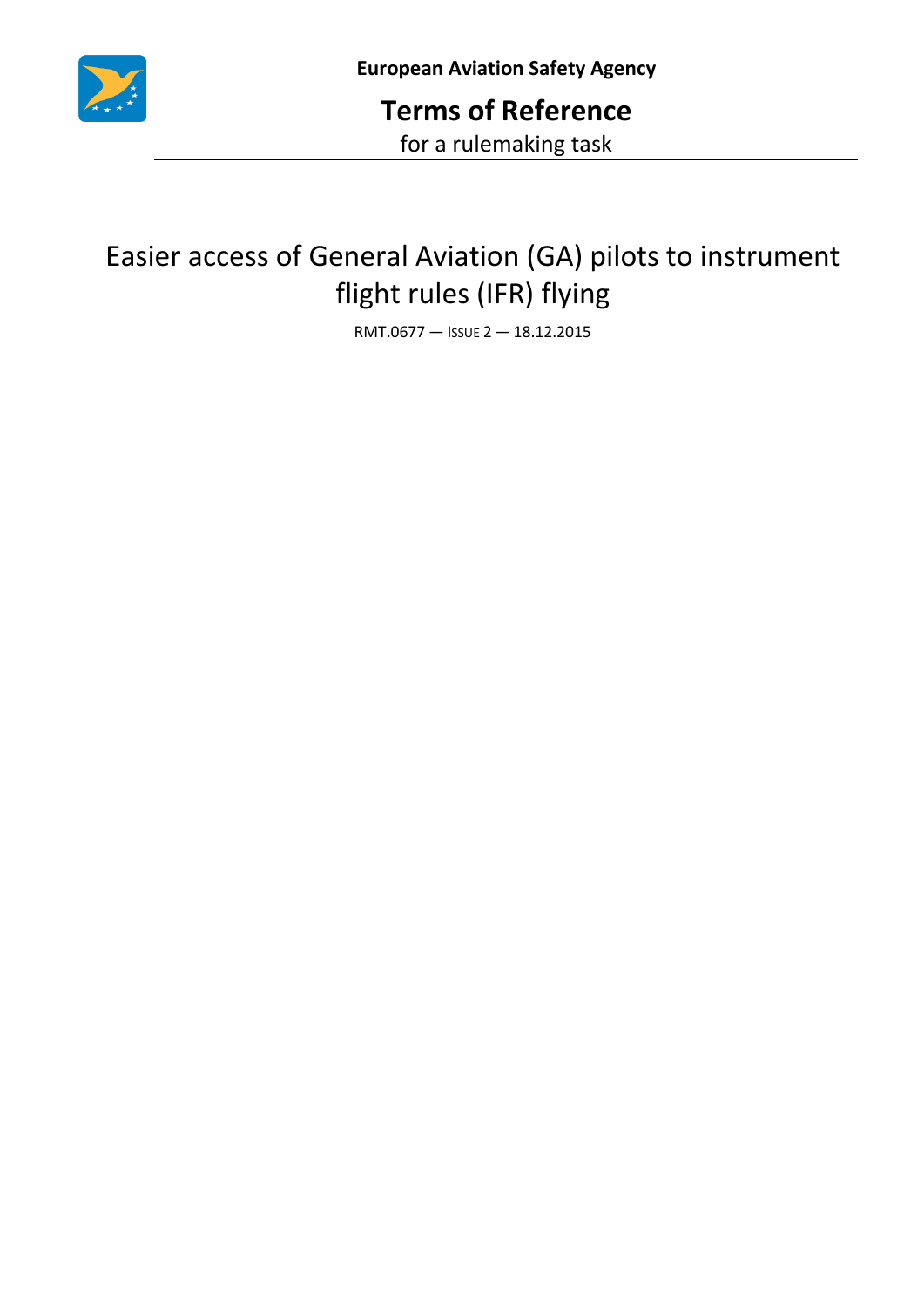## **1. Issue and reasoning for regulatory change**

The major goal of the Agency's GA road map is to work towards simpler, lighter and better rules for GA. During the 2014 EASA Safety Conference on General Aviation the topic of 'easier access of GA pilots to IFR flying' was identified by the GA community as a concrete measure that will improve safety.

## **2. Objectives**

The general objectives of the European Union in the field of civil aviation are defined in Article 2 of Regulation (EC) No 216/2008 (the Basic Regulation)<sup>1</sup>. The European General Aviation Safety Strategy<sup>2</sup>, adopted by the EASA Management Board in 2012, identifies the key rationales that make it necessary to adopt a new specific approach for GA. This new approach is seen by the GA community as an urgent necessity in order to assure a sustainable development of the sector in Europe.

In line with the strategic direction of the European General Aviation Safety Strategy, the Agency committed at the 2014 EASA Safety Conference to apply an interdisciplinary approach with the aim to create a holistic view or common understanding of the complex, cross-boundary issues that hinder access of GA pilots to IFR flying. The aim is to prepare, define and synthesize the desired outcome relevant to each technical discipline into a comprehensive action plan for an increased access of GA pilots to IFR flying. Designing and finding optimal integrated solutions to these multifaceted issues requires involvement of specialists from diverse disciplines, relevant to the problem, to work together in a collaborative manner. The importance of clearly formulating and assigning different actions to the core technical discipline for the delivery of the solution is emphasised.

Because of time constraints and the need for prioritisation and assignment of the actions from the comprehensive plan to each core technical discipline, this task will address the actions assigned to the 'aircrew and medical' discipline at first stage. Further tasks will be planned in the other technical disciplines upon delivery of the comprehensive plan. In this context, it is expected that the comprehensive action plan will contain recommendations for changes of the aircrew, airworthiness, ATM, and aerodrome, etc. requirements.

The overall aim is to increase the number of GA pilots with IFR flying qualifications in Europe.

## **3. Activities**

During the analysis and development of this rulemaking task (RMT), the following activities will be considered:

- a. to collect issues hindering access for GA pilots to IFR flying;
- b. to review the existing requirements in the different technical fields for IFR flying by GA pilots;
- c. to investigate where the rules can be better adapted to the GA community;

ean Union

<sup>1</sup> 1 Regulation (EC) No 216/2008 of the European Parliament and of the Council of 20 February 2008 on common rules in the field of civil aviation and establishing a European Aviation Safety Agency, and repealing Council Directive 91/670/EEC, Regulation (EC) No 1592/2002 and Directive 2004/36/EC (OJ L 79, 19.3.2008, p. 1). 2

See the EASA website [https://easa.europa.eu/easa-and-you/aviation-domain/general-aviation/general-aviation-road-map.](https://easa.europa.eu/easa-and-you/aviation-domain/general-aviation/general-aviation-road-map)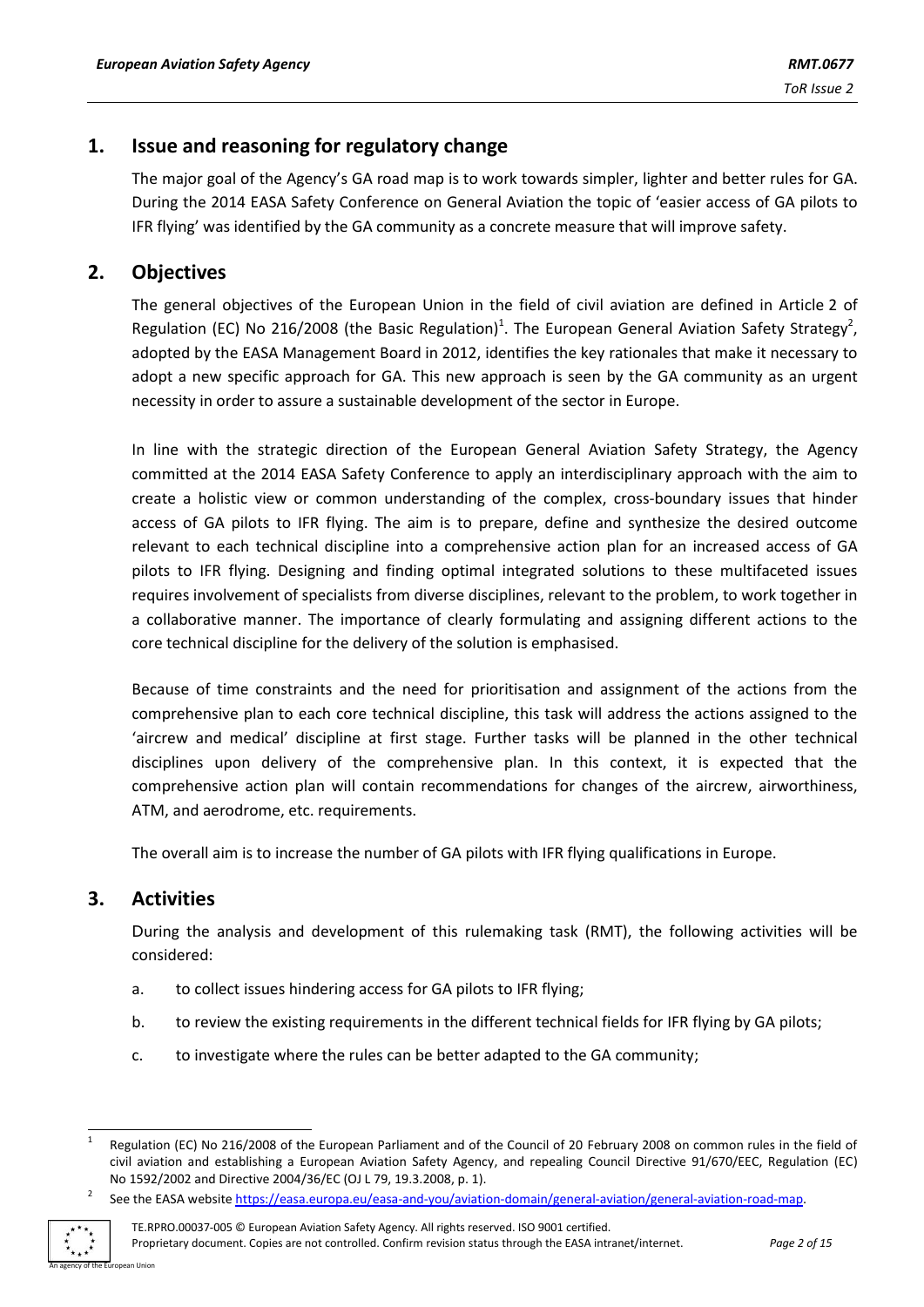- d. to reorganise and improve the structure and balance between implementing rules and acceptable means of compliance and guidance material (AMC/GM);
- e. to take into account input received from the 'GA IFR flying task force' on targeted improvements;
- f. to switch from prescriptive to performance-based rulemaking, as appropriate;
- g. to modify the existing requirements and propose other associated non-regulatory measures taking into account points a. to f. above.

## **4. Deliverables**

Due to the urgency and the limited time frame, the RMT.0677 will be pursued by the Agency with the support of the 'GA IFR flying task force'. The expected products of this RMT.0677 are:

- a. a concept paper that will set out the proposed approach and the plan;
- b. an NPA containing proposals for modifying the existing requirements in the Aircrew and other affected regulations, as appropriate;
- c. an opinion to modify the existing requirements in the Aircrew and other affected regulations, as appropriate;
- d. decisions containing associated AMC/GM related to the modified requirements;
- e. other associated non-regulatory measures which will increase access to IFR flying for GA pilots;
- f. a comprehensive action plan.

The detailed drafting of the corresponding amendments of the requirements will be done by the Agency. The Agency shall ensure coordination with other regulatory tasks impacting this work and interface with the Agency's technical disciplines. The Agency will provide updates on the progress of the work to the Agency's advisory bodies. The Agency will consider the organisation of a public workshop with stakeholders and national aviation authorities to consult widely with interested parties on the envisaged changes.

Although the detailed drafting will be done by the Agency, the final sessions must be organised by the Agency in order for the 'GA flying IFR task force' members to have the opportunity to check the final wording of the Opinion.

## **5. Profile and contribution of the task force**

As indicated above, the Agency pursues this work with the support of a task force, named 'GA IFR flying task force'. The 'GA IFR flying task force' members have been identified and invited by the Agency on the basis of inputs received from the GA Sub-SSCC and GA road map NAA group.

Due to the multidisciplinary and cross-boundary issues, the members' profile is:

- a. relevant in-depth knowledge, expertise and experience of the GA IFR operations, rules, methods, tools and concepts;
- b. areas of expertise: certification, air operations, licensing, aerodromes, and ATM;
- c. from the GA industry, competent authorities and GA user community;
- d. role, responsibilities and duties of the task force members specific to this task:

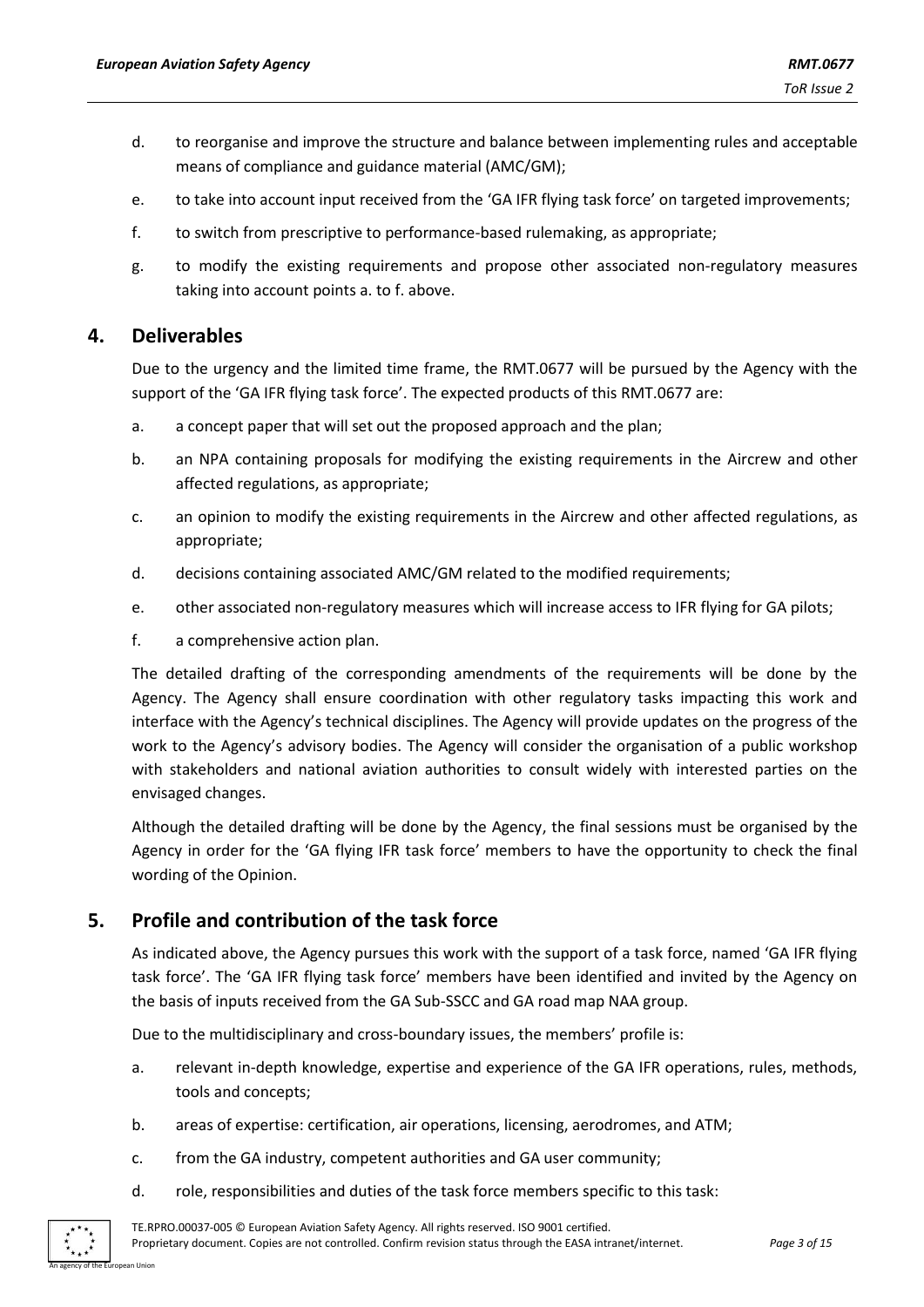- to create a holistic view or common understanding of the multifaceted issues hindering access to IFR flying;
- to find optimal solutions to the complex issues through collaborative effort across fields;
- to assist the Agency in the development of the draft regulatory deliverables and regulatory requirements.

### **6. Annex I: Reference documents**

#### *6.1. Affected regulations*

- Commission Regulation (EU) No 1178/2011 of 3 November 2011 laying down technical requirements and administrative procedures related to civil aviation aircrew pursuant to Regulation (EC) No 216/2008 of the European Parliament and of the Council (OJ L 311, 25.11.2011, p. 1).
- Commission Regulation (EU) No 748/2012 of 3 August 2012 laying down implementing rules for the airworthiness and environmental certification of aircraft and related products, parts and appliances, as well as for the certification of design and production organisations (OJ L 224, 21.8.2012, p.1).
- Commission Regulation (EU) No 965/2012 of 5 October 2012 laying down technical requirements and administrative procedures related to air operations pursuant to Regulation (EC) No 216/2008 of the European Parliament and of the Council (OJ L 296, 25.10.2012, p.1).
- Commission Implementing Regulation (EU) No 1035/2011 of 17 October laying down common requirements for the provision of air navigation services and amending Regulations (EC) No 482/2008 and (EU) No 691/2010 (OJ L/271, 18/10/2011, p.23).
- Commission Regulation (EU) No 139/2014 of 12 February 2014 laying down requirements and administrative procedures related to aerodromes pursuant to Regulation (EC) No 216/2008 of the European Parliament and of the Council (OJ L 44, 14.2.2014, p.1).

#### *6.2. Affected decisions*

- Decision No 2011/016/R of the Executive Director of the European Aviation Safety Agency of 15 December 2011 on Acceptable Means of Compliance and Guidance Material to Commission Regulation (EU) No 1178/2011 of 3 November 2011 laying down technical requirements and administrative procedures related to civil aviation aircrew pursuant to Regulation (EC) No 216/2008 of the European Parliament and of the Council ('Acceptable Means of Compliance and Guidance Material to Part-FCL').
- Decision No 2012/007/R of the Executive Director of the Agency of 19 April 2012 on Acceptable Means of Compliance and Guidance Material to Commission Regulation (EU) No 1178/2011 of 3 November 2011 laying down technical requirements and administrative procedures related to civil aviation aircrew pursuant to Regulation (EC) No 216/2008 of the European Parliament and of the Council ('Acceptable Means of Compliance and Guidance Material to Part-ORA').
- Decision No 2003/001/RM of the Executive Director of the European Aviation Safety Agency of 17 October 2003 on acceptable means of compliance and guidance material for the airworthiness

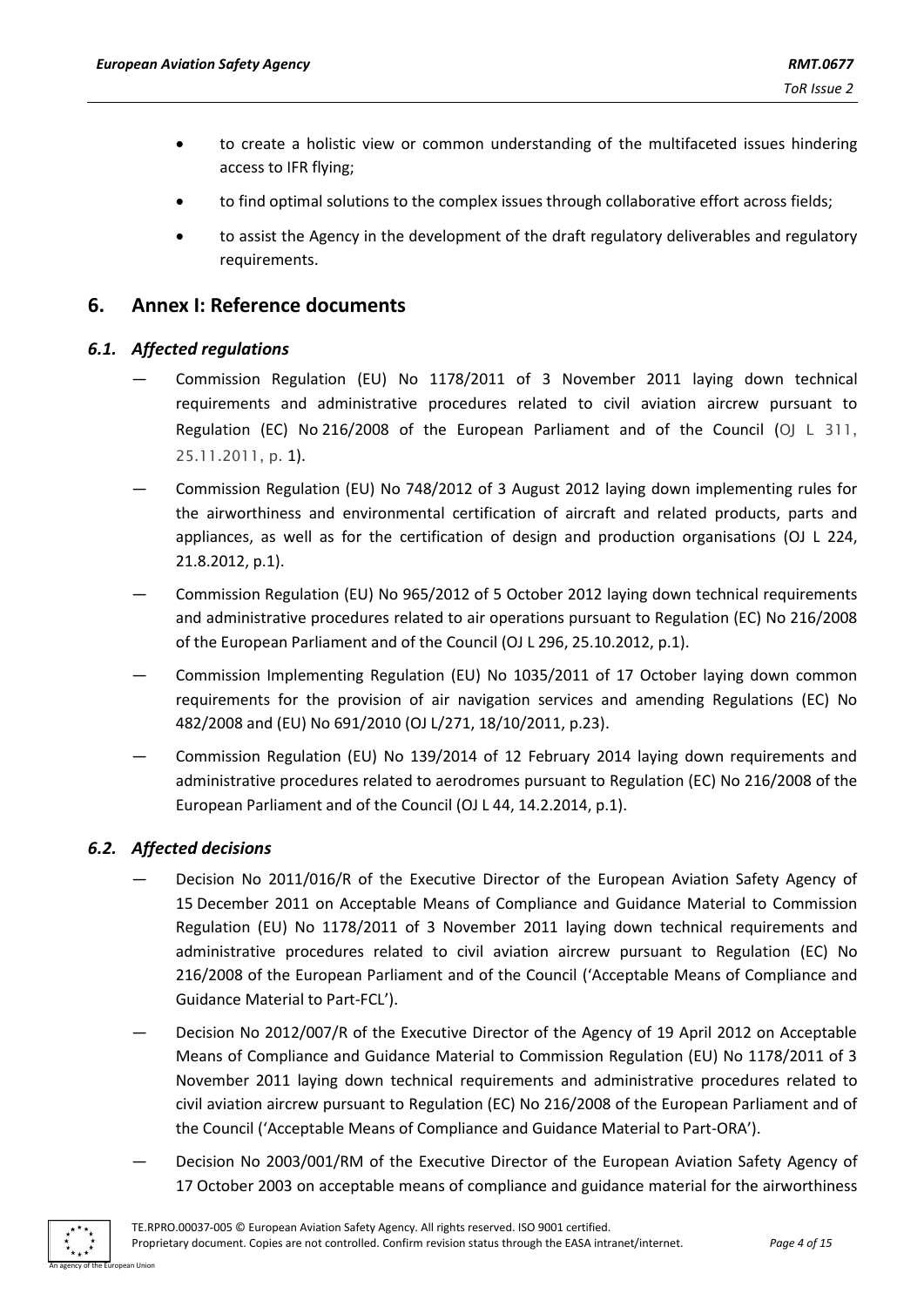and environmental certification of aircraft and related products, parts and appliances, as well as for the certification of design and production organisations ('AMC and GM to Part 21').

Decisions available at [http://easa.europa.eu/agency-measures/agency-decisions.php.](http://easa.europa.eu/agency-measures/agency-decisions.php)

#### *6.3. Reference documents*

- Regulation (EC) No 216/2008 of the European Parliament and the Council of 20 February 2008 on common rules in the field of civil aviation and establishing a European Aviation Safety Agency, and repealing Council Directive 91/670/EEC, Regulation (EC) No 1592/2002 and Directive 2004/36/EC (OJ L 79, 19.3.2008, p. 1).
- General Aviation road map available at [http://easa.europa.eu/system/files/dfu/GA-Roadmap-key](http://easa.europa.eu/system/files/dfu/GA-Roadmap-key-activities-and-milestones.pdf)[activities-and-milestones.pdf.](http://easa.europa.eu/system/files/dfu/GA-Roadmap-key-activities-and-milestones.pdf)

### **7. Annex II: Concept paper**

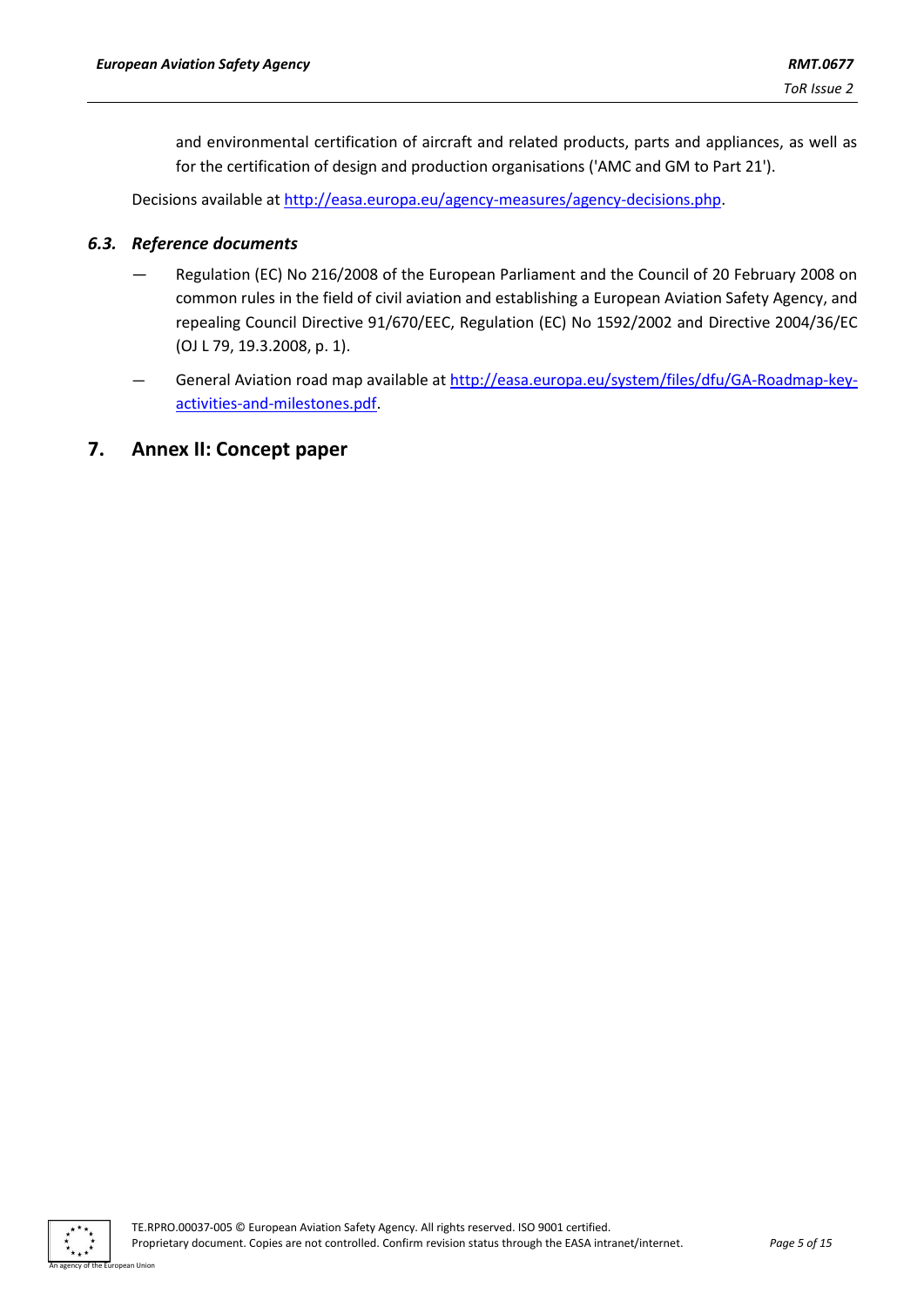

## European Aviation Safety Agency

**CONCEPT PAPER**

# **RMT.0677**

Easier access for General Aviation pilots to instrument flight rules flying

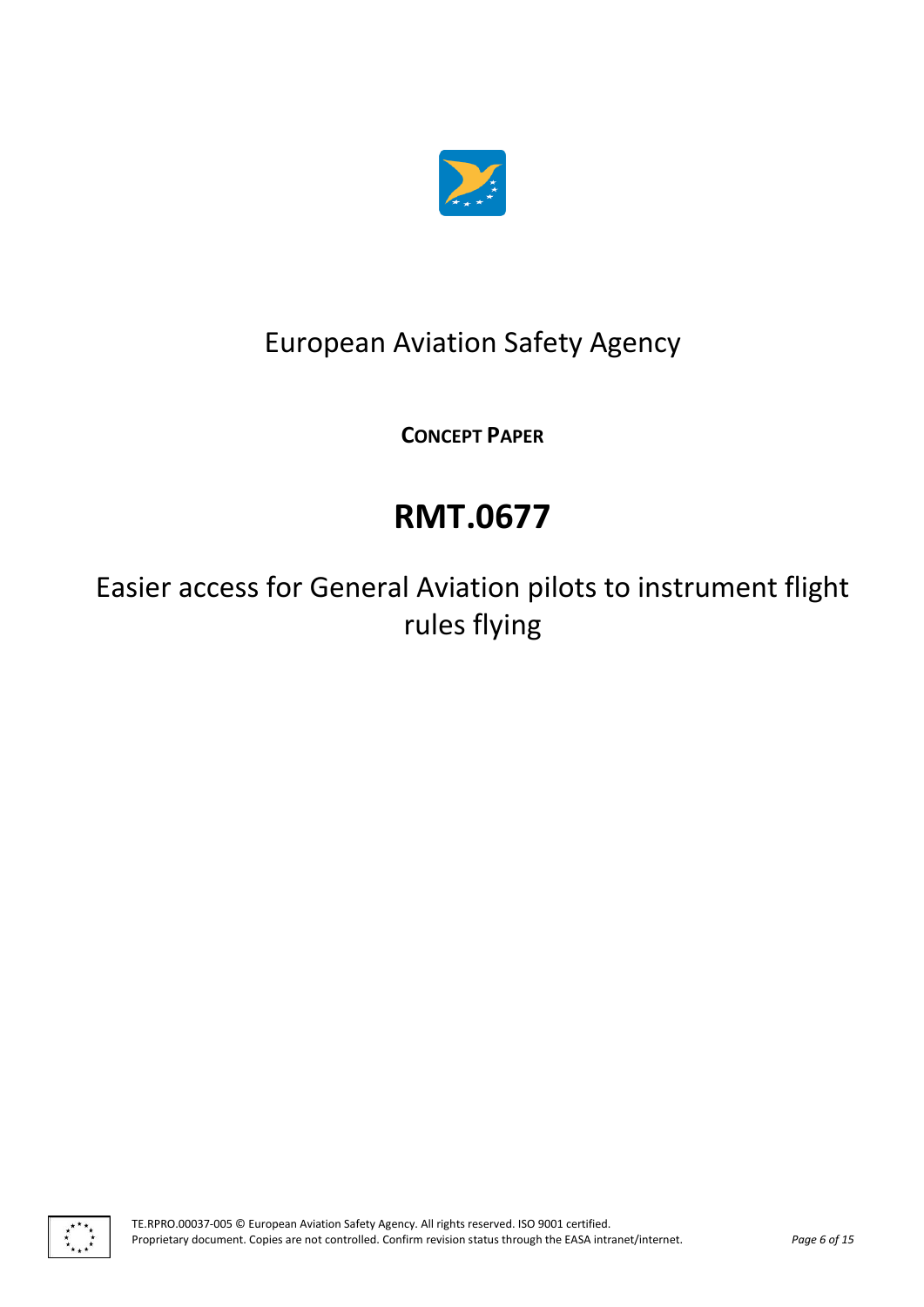#### EXECUTIVE SUMMARY

This concept paper (CP) is designed to address the issue of increased access for General Aviation (GA) pilots to instrument flight rules (IFR) flying, which is one of the key objectives of the European Aviation Safety Agency (the 'Agency') GA road map. It is based on the output of the task force established by the Agency to pursue this goal.

Further to this objective, a selection of different issues has been identified for improvement or resolution. The key proposal of this concept paper is the basic instrument rating 'Basic IR' which would constitute an IFR qualification more accessible to GA pilots of aeroplanes. The training for the rating would be modular and competency-based, focused on the needs of GA pilots.

In addition, issues relating to the regulation of the existing flight crew licensing (FCL) are also highlighted, as well as others across the different regulatory domains, such as airworthiness certification, aerodromes (ADR), and air traffic management (ATM), many of which have different impacts on the GA IFR flying community.

This CP has been designed for a wide audience within the Agency and the aviation community and developed to share ideas about the issues identified and about the proposed approach.

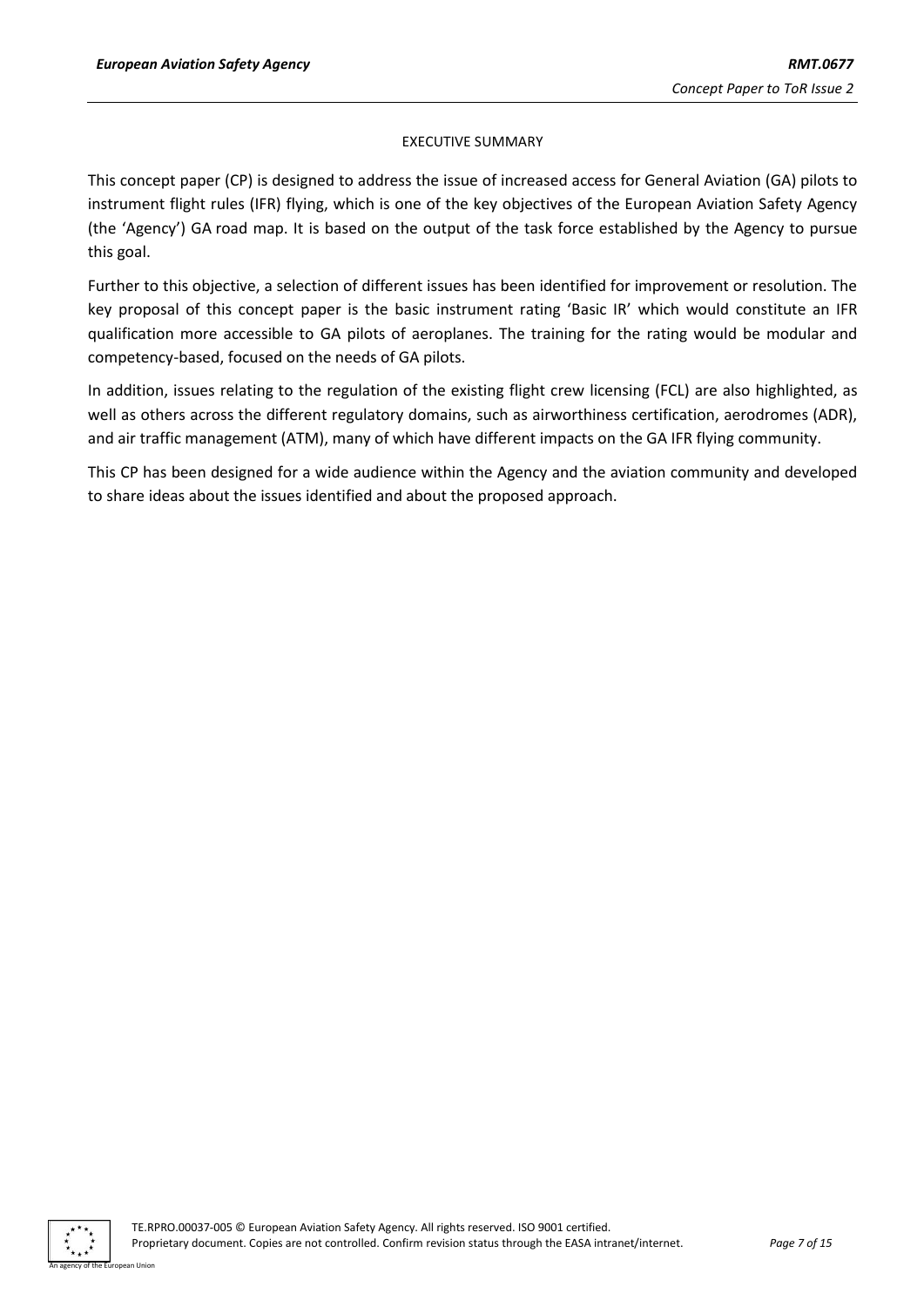#### TABLE OF CONTENTS

| 1              |     |  |  |
|----------------|-----|--|--|
| $\overline{2}$ |     |  |  |
|                | 2.1 |  |  |
|                | 2.2 |  |  |
|                | 2.3 |  |  |
|                | 2.4 |  |  |
|                | 2.5 |  |  |
| 3              |     |  |  |
|                | 3.1 |  |  |
|                | 3.2 |  |  |
|                | 3.3 |  |  |
|                | 3.4 |  |  |
|                | 3.5 |  |  |
|                | 3.6 |  |  |
|                | 3.7 |  |  |
| 4              |     |  |  |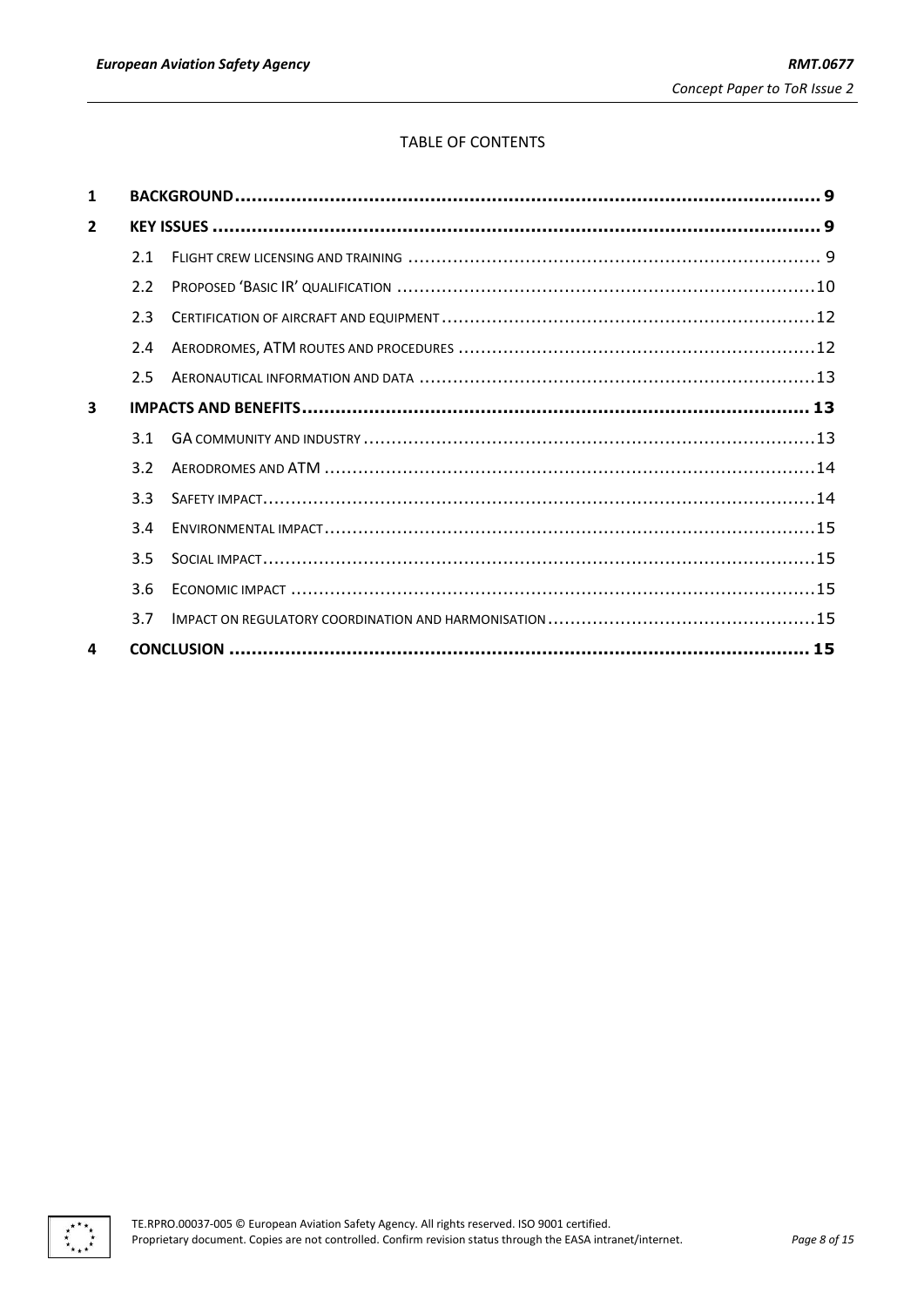## <span id="page-8-0"></span>**1. Background**

At the 2014 EASA Annual Safety Conference in Rome, one of the key commitments made was to improve access to IFR flying for GA pilots.

Both the Agency and GA stakeholders are in agreement that encouraging more GA pilots to gain instrument flying qualifications and to fly under IFR is an important initiative for improving the safety and flexibility of GA flying.

To pursue this issue, a task force has been established to support the regulatory task (RMT.0677) in developing solutions to improve the current situation. The associated Terms of Reference (TOR RMT.0677 — Easier [access of General Aviation \(GA\) pilots to instrument flight rules \(IFR\) flying\)](https://www.easa.europa.eu/document-library/terms-of-reference-and-group-compositions/tor-rmt0677) have been consulted with the EASA Advisory Bodies and published by the Agency. Since IFR flying encompasses many different aspects, the task force has a broad remit to identify issues and to propose possible solutions across all the relevant domains of EU regulations.

In accordance with the ToR, the immediate focus of the task force will be to propose a new instrument qualification and associated training path for GA pilots who wish to obtain the privilege to fly under IFR. This will be the subject of a Notice of Proposed Amendment (NPA) to be issued in 2016/Q2. Other key issues that are important to the overall facilitation of GA IFR flying will be identified for future consideration by the relevant rulemaking groups.

## <span id="page-8-1"></span>**2. Key issues**

Historically, there has been a relatively low level of GA IFR activity in Europe, compared to a much higher level in the USA.

While this disparity can be explained to an extent by factors not directly related to specific regulations, there are undoubtedly areas of EU aviation regulations that, if made more proportionate, would achieve an increased facilitation of GA IFR activities.

## <span id="page-8-2"></span>**2.1** *Flight crew licensing and training*

A relatively low number of GA pilots in Europe hold a qualification permitting them to fly under IFR the proportion is much lower than in the USA. Since being qualified for flying under IFR is one of the most obvious prerequisites for it, finding more proportionate and relevant training solutions for GA pilots would likely be an effective way to address this issue.

Amendments to Regulation (EU) No 1178/2011 of 3 November 2011 (the 'Aircrew Regulation') to enable more flexible training for the EASA instrument rating (IR) via the competency-based (CB) route have substantially improved the situation. However, feedback from the GA community indicates that more proportionate solutions are still required to further increase uptake of instrument qualifications.

It is important that GA pilots have access to proportionate and flexible training that is tailored to their needs, at training organisations that they are familiar with.

In particular, the following issues have been identified:

- the level and relevance of required theoretical knowledge training and examinations compared to the current instrument qualifications is disproportionate; in order to facilitate uptake, future qualifications must contain simpler and more tailored requirements;
- access to flexible IFR training courses provided by organisations and instructors focused on GA customers is still limited in many areas and could be improved;

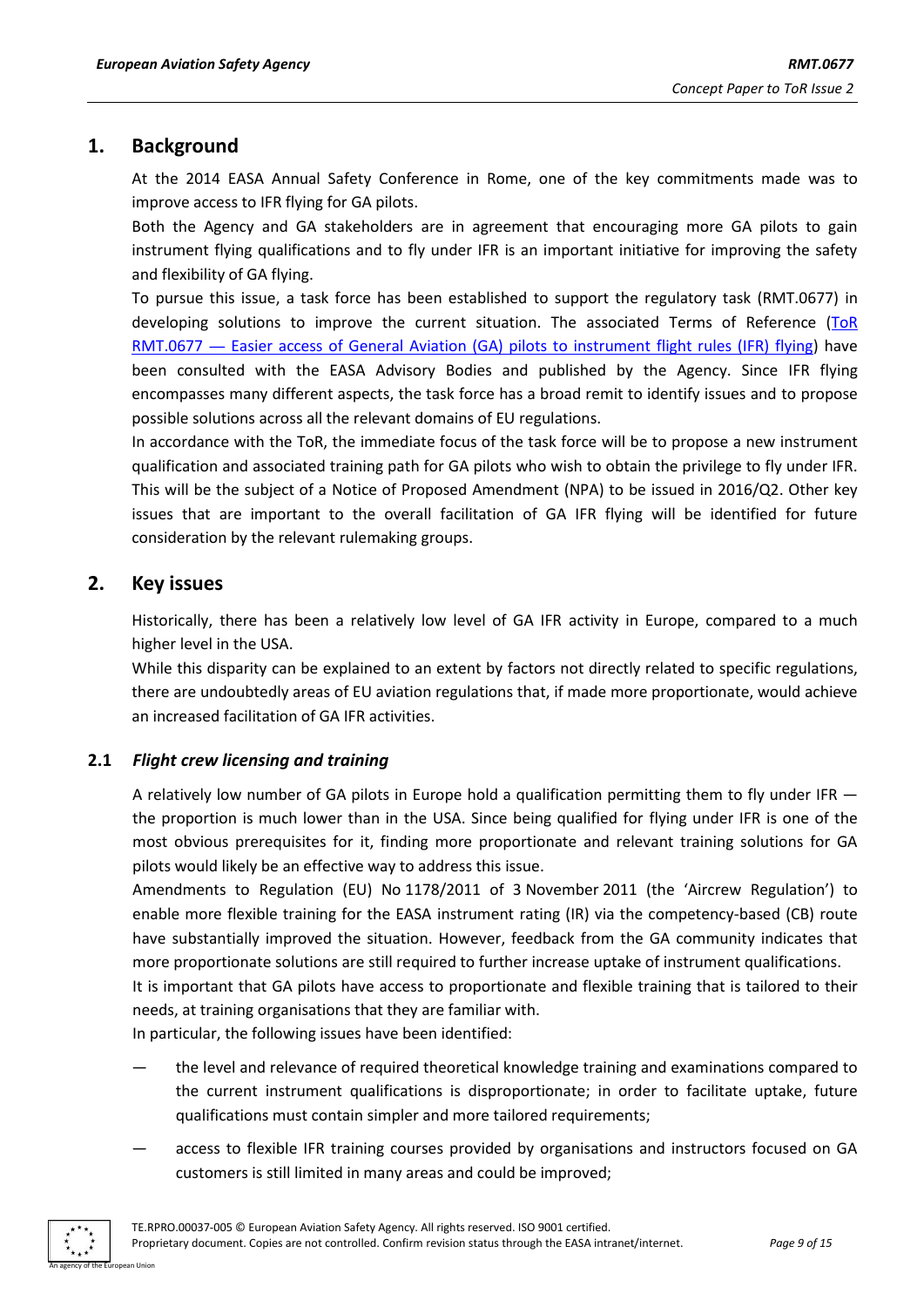- the current IFR flight time prerequisites for instructors who wish to gain the privilege to teach IFR flying may also be in excess of what is necessary the required competencies and experience of instructors teaching GA pilots IFR flying should be carefully considered;
- the cost and certification requirements of flight training simulation devices used for IFR flying instruction are a barrier to GA training organisations obtaining these kinds of training aid; and
- the requirement to demonstrate language proficiency in English discourages uptake of qualifications for GA pilots who are not sufficiently proficient in English to meet the requirements for the current IR. It may be appropriate to require proficiency only in the language to be used for the flight.

Some of these issues will be addressed while developing the requirements of the proposed 'Basic IR' qualification; others will be identified for the future resolution.

It is important that interfaces with the existing Aircrew Regulation provisions are also considered, so that any proposed changes remain compatible with the existing and evolving regulatory structure and can be integrated as much as possible.

#### <span id="page-9-0"></span>**2.2** *Proposed 'Basic IR' qualification*

To address some of the issues identified in 2.1, the ToR  $-$  issued with the support of the task force  $$ provides that the immediate focus of the group should be on a new IR qualification and the associated training path, which is adjusted to the needs of GA pilots. The target market for the IR will be pilots flying typical GA aeroplanes, for example SEPs and MEPs.

The main benefits of the proposal would be to provide a flexible, proportionate approach to IR training, more appropriate to the time and financial considerations which GA pilots are often constrained.

The task force have completed work on the initial structure of the training and the associated privileges. The following principles are fundamental to the concept:

- the training will be modular and competency-based;
- the training will be focused on the real-world instrument flying needs of GA pilots, with particular emphasis on practical application of threat and error management;
- the privileges granted will be appropriate to the competencies achieved;
- where appropriate, there will be flexibility in terms of the sequence in which different competencies may be achieved; this will be reflected through having different training modules; and
- despite the focus on GA needs, practical training and examination standards will be similar to those of the ICAO IR, particularly with regard to interaction with other airspace users. It is very important that GA pilots flying under IFR have the required competencies for this.

#### **2.2.1 Training structure**

The task force will conduct a training needs analysis to establish the optimum content of the possible individual modules of training. This will include identification of all competencies in existing instrument qualifications and determination of how they could be logically ordered into a flexible and modular system.

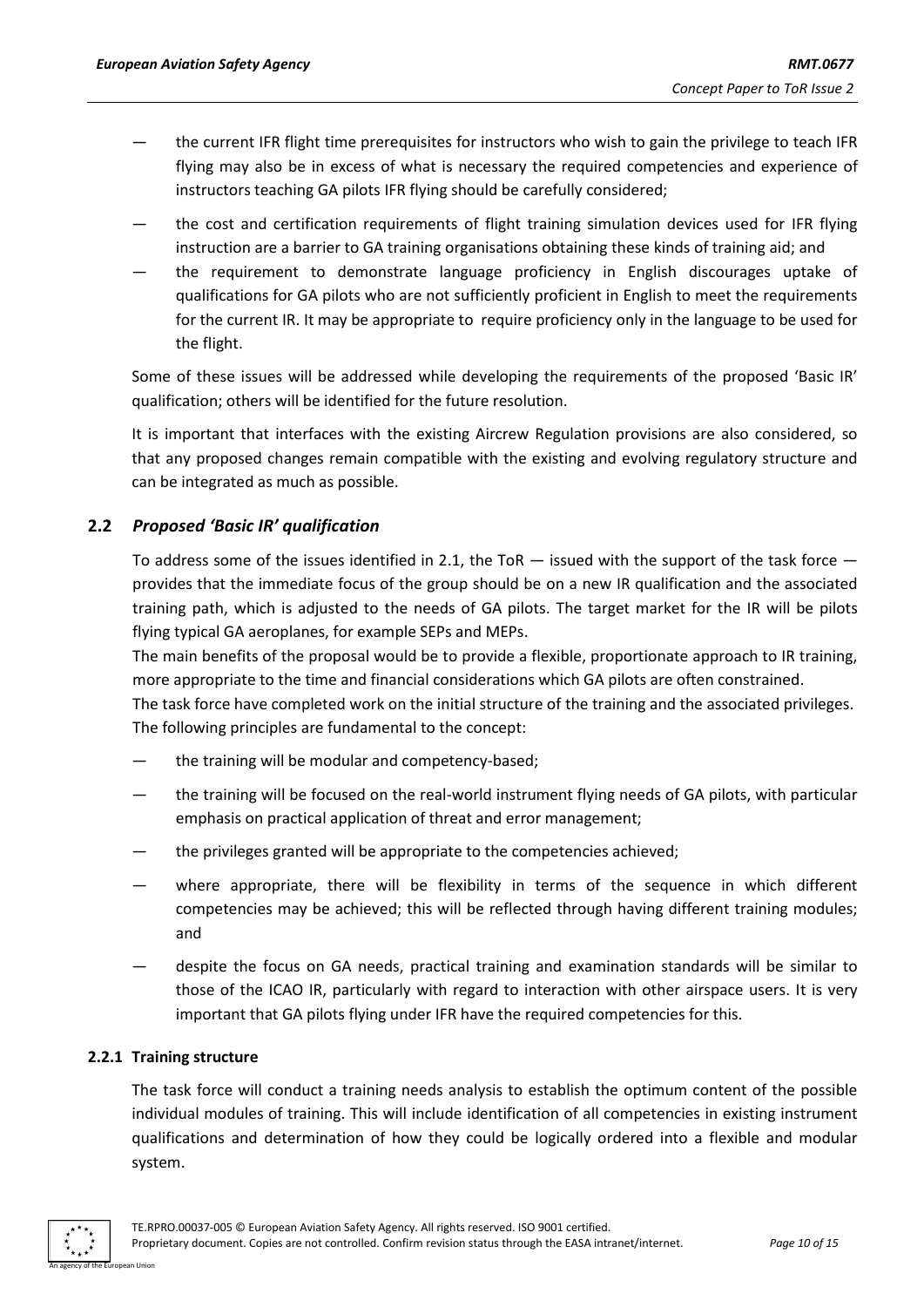The details of this analysis will be included in the NPA associated with the task, however, the broad outline will likely be based on the following concept:

- Core instrument flying module this module must be completed first and lays the foundation for instrument flying competencies. It does not have standalone privileges, although a course completion certificate will be issued after an acceptable standard has been reached; and
- Applied instrument flying modules they will be established on the basis of the training needs analysis and will build on the competencies gained in the core instrument flying module. The applicant may choose to undertake all of the available applied instrument flying modules, or only some of them, depending on their particular needs and ambitions. The content and sequence of the training modules will be appropriate to the particular privileges sought by the applicant depending on the modules completed and competencies gained, the applicant may be awarded different sets of privileges.

The applied instrument flying modules will contain departure, holding, approaches, and en route navigational procedures, including performance-based navigation (PBN).

Although it may be proved possible to remove any formal 'hours-based' training requirements in favour of fully competency-based approach, it is unlikely that a sufficient breadth of training experience will be achieved in less than 30 hours for the full privileges of the rating. However, intermediate levels of privileges could be obtained in fewer than that.

#### **2.2.2 Theoretical knowledge**

To ensure a greater level of proportionality than is the case for the current competency-based Instrument Rating (CB IR) theoretical knowledge requirements, it is proposed that each IFR training module is supported by an exam incorporating the relevant learning objectives. The exams should be administered under the same provisions as are applicable to private pilot licence (PPL) exams. The questions could be taken from the European Question Bank (EQB), but with translations into national languages being permitted.

Learning objectives will not duplicate topics already examined at PPL level, but will focus only on objectives appropriate for the safe operation of GA aircraft under IFR. The scope and depth of knowledge should be broadly similar to that required for the FAA IR.

#### **2.2.3 Privileges**

The concept built by the task force to date involves the applicant gaining the relevant privileges as the modules are completed.

For example, completion of the core instrument flying module and the relevant applied instrument flying module could give the applicant the privileges to fly approach procedures. Alternatively, if only the core instrument flying module and modules covering en route flying have been completed, en route flight under IFR would be permitted — similar to the current en route IR.

This flexibility would appeal to a GA pilot who, perhaps for reasons of either time or financial constraints, would otherwise be unable or unwilling to take a complete instrument flight training course as a single event.

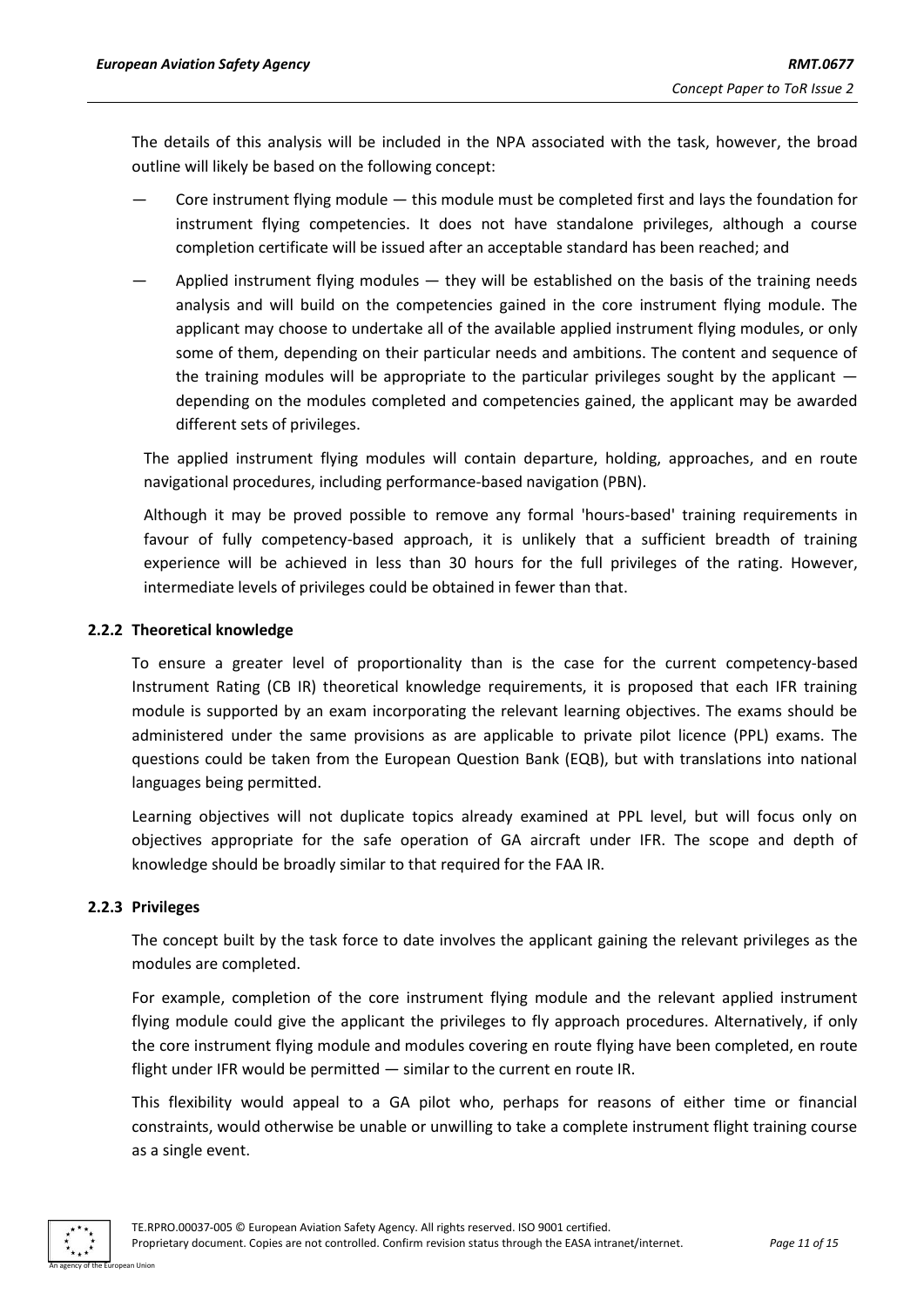On completion of all the training modules, the final privileges would be similar to those of the IR, but limited in the following manner:

- limited to single-pilot aeroplanes for which class ratings are required, excluding those classified as high-performance or for which operational suitability data (OSD) has determined that additional training is required; and
- the minima for instrument procedures would be higher, for example 200 ft above published approach minima, down to an absolute minimum height of 500 ft. A 600 ft cloud base and visibility of at least 1500 m would be required for arrival and departure, to ensure that a visual 'bad weather' circuit will always remain a viable option.

Revalidation could be achieved by alternating between an annual training flight with an instructor holding instrument training privileges and a proficiency check with an examiner.

#### **2.2.4 Relationship with ICAO IR**

There should be a proportionate upgrade path to the full IR privileges via the CB IR route. Applicants for the CB IR, who hold the proposed 'Basic IR', could be credited for their previous instrument training and experience in accordance with the existing CB IR provisions — for example, if 10 hours at an approved training organisation (ATO) have been conducted during training for the 'Basic IR', this would be credited for the purposes of the CB IR.

Appropriate credit for 'Basic IR' holders towards the theoretical knowledge requirements of the CB IR should also be carefully considered. For example, credit could be given in a similar manner to that agreed for the conversion of the third country IR holders, as an oral assessment conducted by the examiner during the skill test.

#### <span id="page-11-0"></span>**2.3** *Certification of aircraft and equipment*

It is important that certification requirements, both for the entire aircraft and installed equipment, are proportionate for the intended operation. The demand for increased instrument flying qualifications will not substantially increase if the availability of aircraft appropriately certified and equipped for flight under IFR in the relevant airspace does not exist. To this end, the following issues should be taken into account:

- proportionate requirements for the initial certification of light aircraft for flight under IFR; and
- consistent and proportionate requirements for matching the reasonable capabilities of avionics and their associated installations with appropriate performance-based navigation (PBN) airspace specification requirements.

#### <span id="page-11-1"></span>**2.4** *Aerodromes, ATM routes and procedures*

In order for GA pilots to take practical advantage of the privilege to fly under IFR, the routes between aerodromes and the associated approach and departure procedures must be accessible and address the performance profile of the relevant aircraft.

Specifically, the following issues should be addressed:

— Proportionate requirements for instrument approach procedures (IAPs) should facilitate their increased development at aerodromes serving primarily GA traffic. For example, IAPs to noninstrument designated runways at aerodromes currently lacking instrument flight procedures.

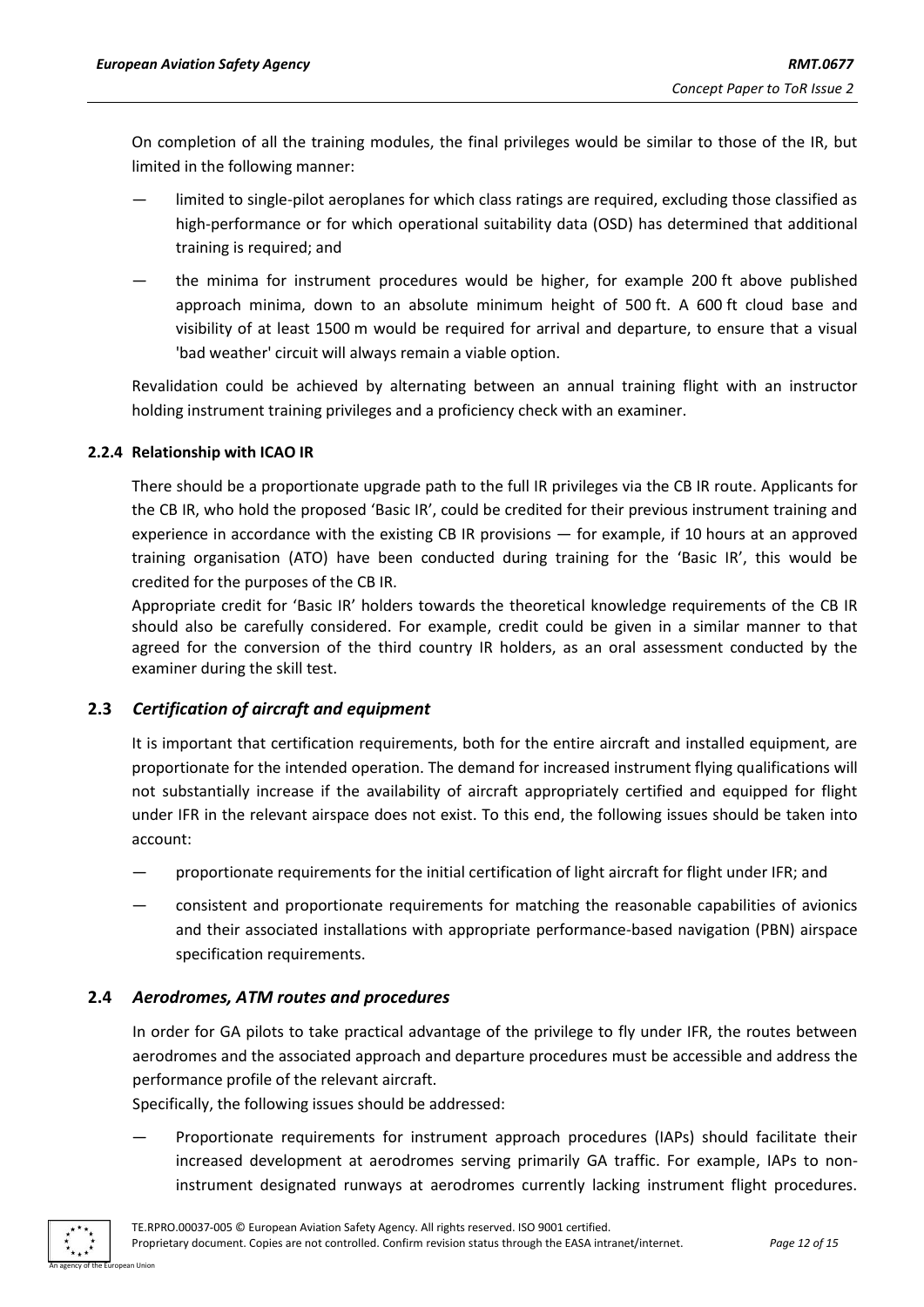This should be supported by more proportionate requirements for air traffic service (ATS) provision and metrological reporting equipment;

- The design of the ATS route network does not always accommodate the needs of GA. For example, crossing terminal areas often requires altitudes in excess of the capabilities of typical GA aircraft, and in some parts of Europe, minimum en route altitudes do not accommodate typical GA levels, even if they are not actually limited by terrain. The free route concept should be considered for lower level airspace;
- Simple access to and from the ATS system from outside of it should be enabled, particularly if GA pilots exercising privileges that do not include the ability to follow published departure or arrival procedures are to be accommodated — for example under the en route IR or a partially completed 'Basic IR'; and
- IFR flight planning for GA pilots should be simple and straightforward. The route planned and that actually flown should normally be similar, with pilots being able to submit flight plans reflecting the simple ATS routing that is often experienced in flight. This would be in contrast to the convoluted routes often required for acceptance by the European flight planning system.

#### <span id="page-12-0"></span>**2.5** *Aeronautical information and data*

IFR flight requires supporting aeronautical data in order to be conducted safely. Navigational data, including departure, arrival and approach procedures, are key.

In recent years, more sophisticated software has become available for 'electronic flight bags' (EFBs), which has the potential to revolutionise the cost and simplicity of IFR operation. However, such applications still rely on the cost-effective availability of the source data.

The European AIS database (EAD) goes some way towards meeting this need, but it falls well short in the coverage of data available, and in the technical means by which it is delivered. States do not appear to share data in interoperable formats that can be used by applications aimed at GA.

Further, the Aeronautical Data Quality initiatives (ADQ-1 and ADQ-2), though well intended, have the potential, if implemented disproportionately and without regard to the overall objective of improving safety, to stifle innovation in GA IFR tools and techniques.

A cost-effective (preferably public-domain), central database of all the aeronautical information required for GA IFR flight (including flight procedures), accessible through modern IT architectures and technologies would be a desirable outcome to address this issue.

In addition to this, the in-flight availability of information, particularly relating to weather, is an important safety enhancement for flight under IFR, and should be facilitated as much as possible.

## <span id="page-12-1"></span>**3. Impacts and benefits**

#### <span id="page-12-2"></span>**3.1** *GA community and industry*

Against the baseline of 'do nothing', developing solutions to the issues identified has the potential to increase the number of GA pilots that hold an instrument rating qualification, and the overall level of GA IFR activity. This will be positive for GA both in terms of safety and economic activity. Implementing the 'Basic IR' proposals in particular will be a major improvement for the GA community.

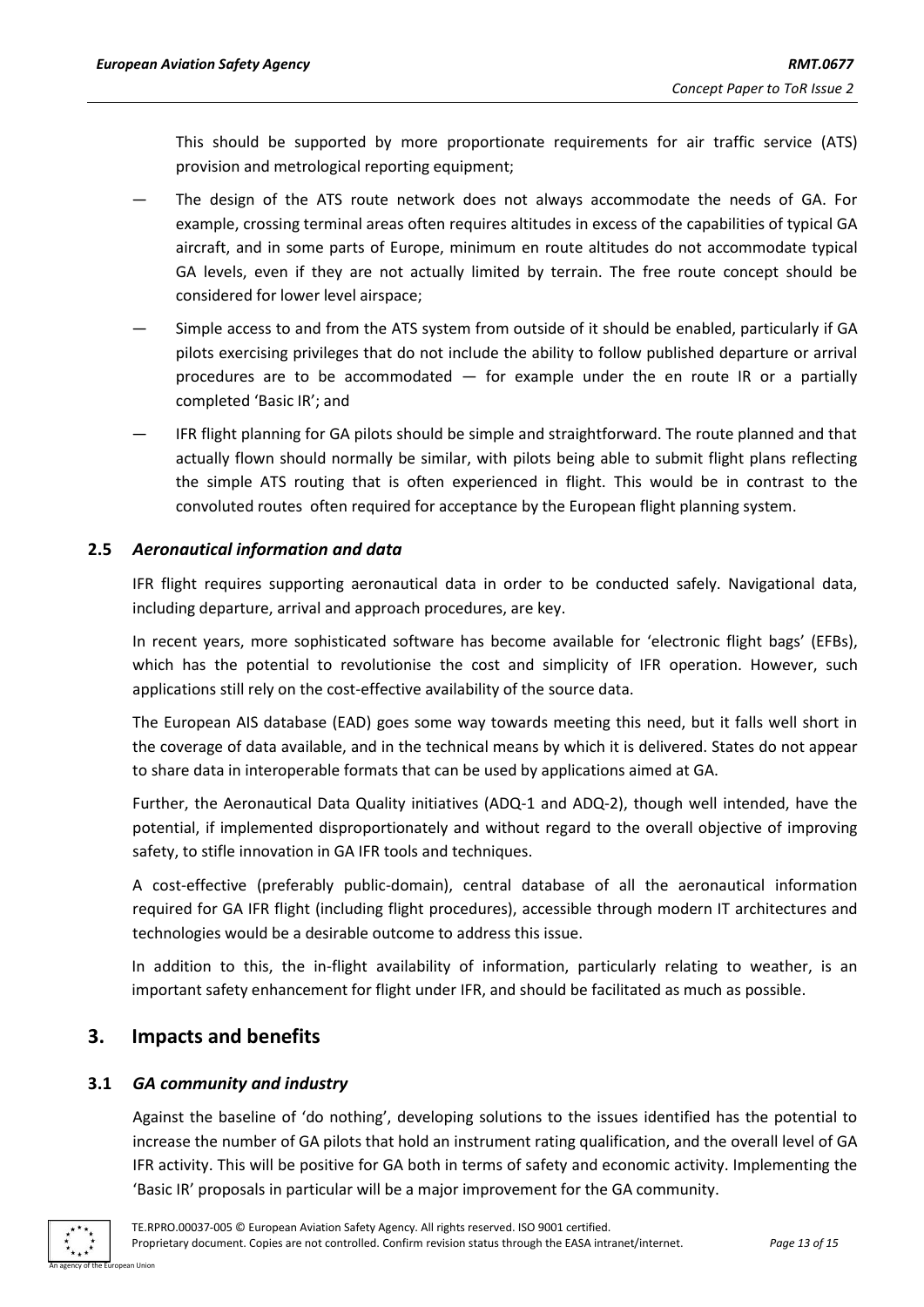For the other issues described, as the interfaces with other rulemaking activity are identified, it will become clearer which are most beneficial to focus on, given the available time and resources.

The main beneficiaries of improved access to GA IFR flying will be GA pilots and organisations involved in their training, such as flying schools, clubs, and instructors. Organisations supporting the maintenance and operation of GA aircraft certified for IFR flight would also benefit, as would organisations involved in the manufacture of IFR certified aircraft and the production of components and equipment for IFR flight.

Specifically, increasing GA IFR flight may also increase the overall level of GA activity, because it is less weather-dependent than flight restricted to VFR.

#### <span id="page-13-0"></span>**3.2** *Aerodromes and ATM*

GA aerodromes would benefit from the increase in activity. Some stakeholders have identified possible ATM issues associated with increased GA IFR traffic, such as impacts on capacity of terminal airspace and the difficulty of integrating traffic of a different performance profile to that of commercial air transport aircraft.

While these are important considerations, even in the most positive outcome, the overall increase in GA IFR activity is likely to be quite small when compared to the total volume of commercial air transport (CAT) activity. It is also anticipated that any such increase would be primarily at aerodromes that already serve mostly GA traffic, and that have limited CAT operations.

Increasing the amount of IFR traffic, that would otherwise have flown under VFR, would generally increase the predictability of the overall ATM system, allowing greater ATC knowledge of the intentions and likely trajectory of GA of traffic.

#### <span id="page-13-1"></span>**3.3** *Safety impact*

The intention is to provide for training and an IFR system that meets an acceptable level of safety for GA operations, while protecting the safety of CAT and other airspace users. To that end, competencies that relate to operating safely in environments with other airspace users in a safe and efficient manner will be emphasised.

Overall, this is anticipated to have a positive effect on safety. Increasing the number of GA pilots undertaking instrument flight training will improve the skills of GA pilots and make them less vulnerable to risks associated with flight in poor weather conditions, such as continued VFR flight into IMC. The majority of IFR flight in fact takes place in Visual meteorological conditions (VMC) — often allowing access to better en route weather than would be possible under VFR minima, for example by flying above the weather. Flight under IFR also brings benefits such as greater integration with the ATM system and reduction in the risk of mid-air collisions. In addition to this, bringing more GA pilots back into the training environment will boost their overall skill level and flying discipline.

Nonetheless, the risk picture associated with IFR flight is sometimes different to that of VFR flight, and presents a different set of risks to be managed by the pilot. For example, a flight that would not be possible under VFR due to weather, may be possible under IFR with careful evaluation of the associated risks. It is therefore important that training focuses on the relevant risk management considerations. Overall, however, there are often less operational 'unknowns' when flying under IFR, so risks can be easier to predict and manage.